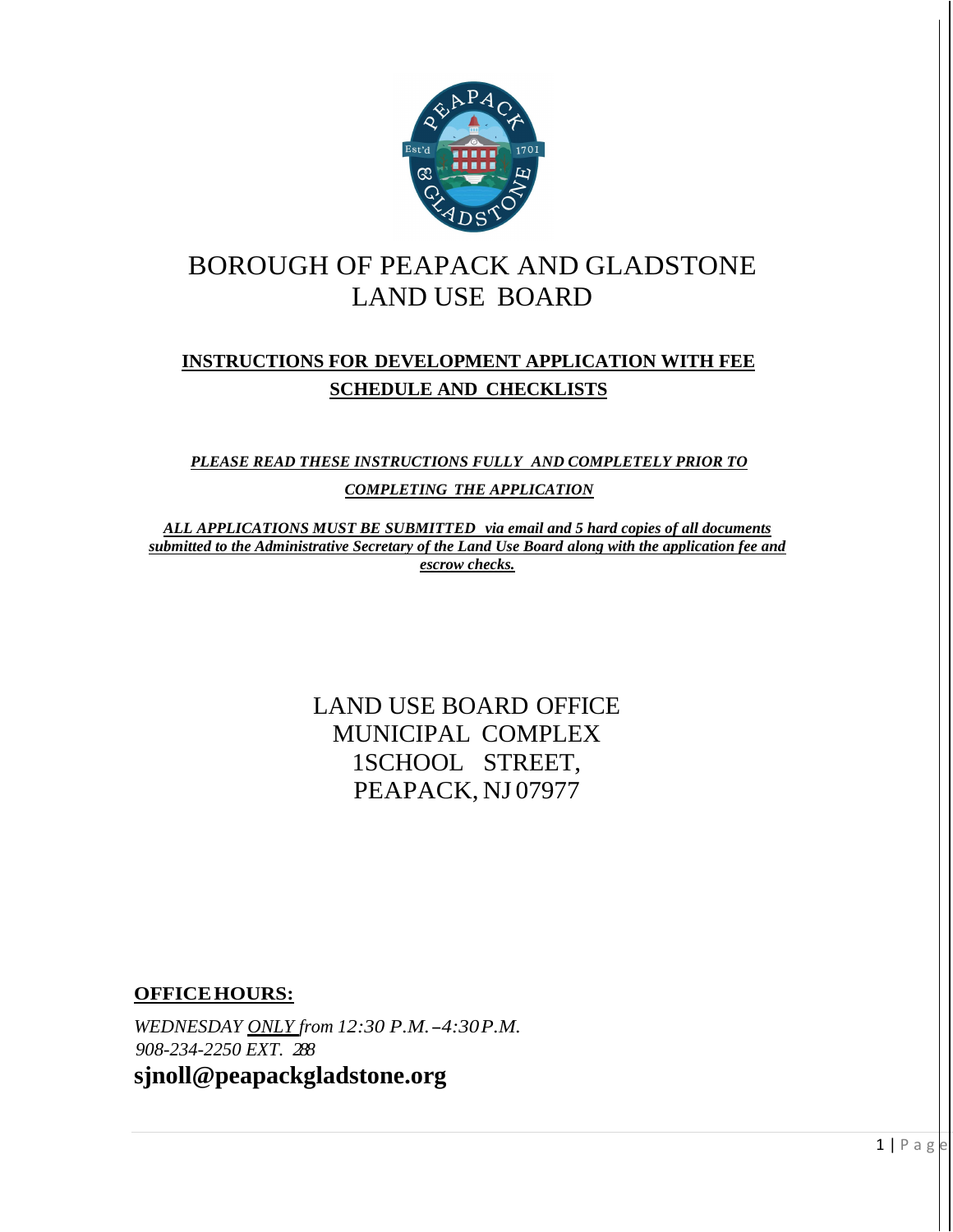#### **INSTRUCTIONS FOR DEVELOPMENT APPLICATION BOROUGH OF PEAPACK & GLADSTONE**

### **LAND USE BOARD**

The Development Application for the Borough of Peapack and Gladstone Land Use Board is on the website Borough of Peapack and Gladstone/Land Use Board. The purpose of this Application is to provide the Land Use Board with information concerning your development proposal. It is, therefore, important that you read these instructions fully and completely and understand them prior to completing the Application.

All sections of the Application must be completed. The information requested in Sections 4 and 6 should be provided with sufficient detail to allow the Land Use Board to understand the nature of the application or variance that you are requesting. If you need additional sheets to complete answers fully, please attach those sheets to the **Development Application**.

Please submit five (5) hard copies of all the documents including a photo of the property showing the location of the proposed development to Sarah Jane Noll, Administrative Secretary at **[sjnoll@peapackgladstone.org](mailto:sjnoll@peapackgladstone.org)**

YOU MUST SUBMIT COPIES (FIRST F1VE PAGES ONLY) OF THE DEVELOPMENT APPLICATION TOGETHER WITH ALL ATTACHMENTS. YOU SHOULD SUBMIT THESE TO THE ADMINISTRATIVE SECRETARY OF THE LAND USE BOARD DURING BUSINESS HOURS ALONG WITH ANY VARIANCE INFORMATION.

Every Application that comes before the Land Use Board in the Borough of Peapack and Gladstone must be determined complete. Such determination is based upon a checklist in the Land Development Ordinance of the Borough of Peapack and Gladstone. Applications are available on the **Borough of Peapack and Gladstone** website under **Land Use Board**. In each of those Applications you must provide the Administrative Secretary with all of the information that is requested for the type of Application you intend to file. If you are seeking a waiver of any of the items contained in the checklist, or you believe that those items are not applicable, you must make a written request for a waiver providing the reasons for -that waiver. Only the Land Use Board can waive items on the checklist. ·

All Applications for Development are subject to application fees and escrow deposits. The application fee is required to cover the cost of the administration of your Application by the Land Use Board Office and is non-refundable. The escrow deposits are to be used to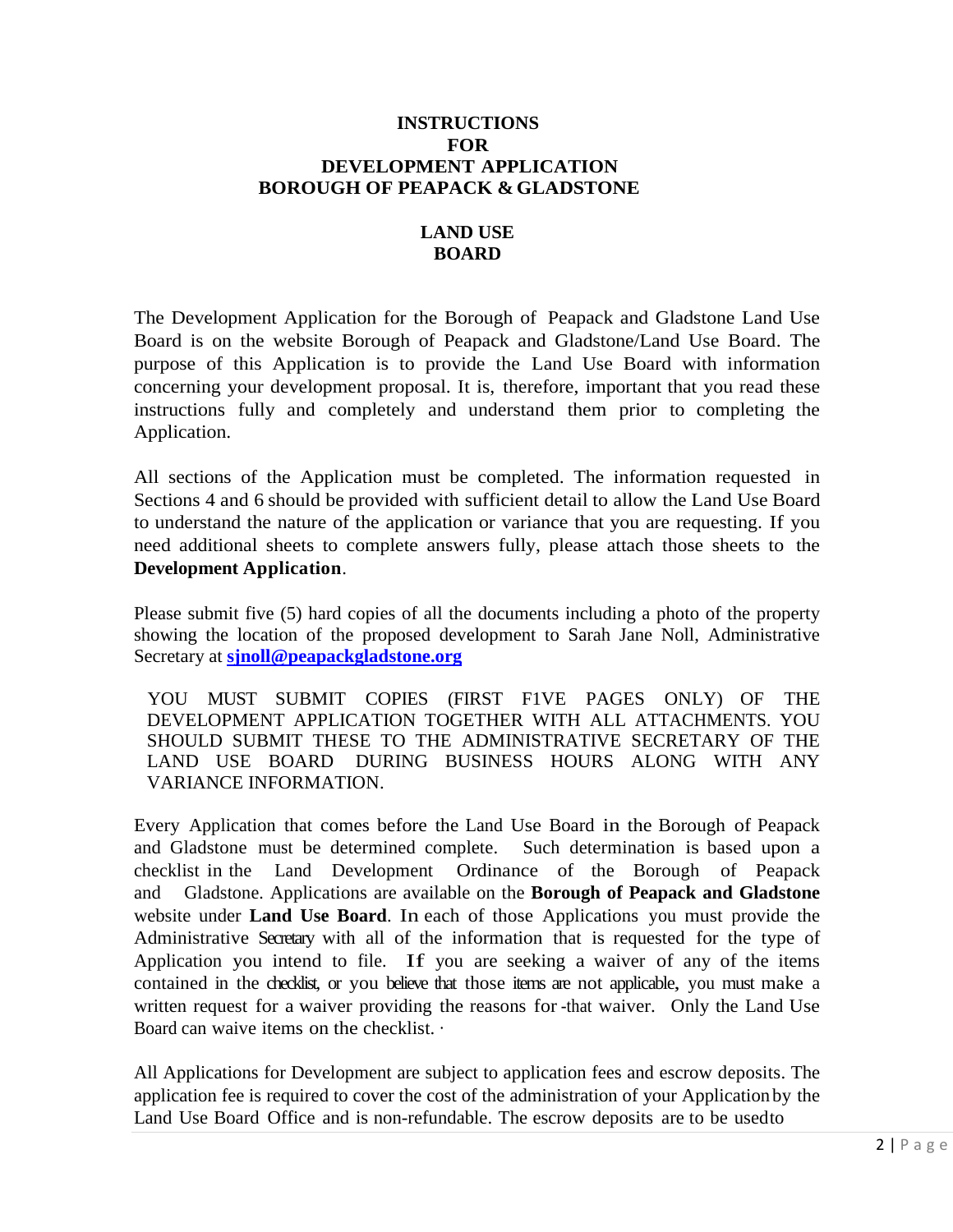cover the cost of the Borough consultants required to review your Application. Any portion of the escrow deposit that is not used for the above purpose will at the conclusionof the Application he refunded to you after submitting a written request by certified mail to the Land Use Board. You will also receive an accounting of the escrow deposits.

**Affordable Housing:** Certain applications may also be subject to Affordable Housing Development Fees in accordance with Article IX of the Land Development Ordinance of the Borough of Peapack and Gladstone.

Upon completion of the Application and the preparation of the materials required in the  $\cdot$ appropriate checklist, you may file the application materials, together with the appropriate application fee and escrow deposit, with the Administrative Secretary of the Land Use Board in the Municipal Complex. Those materials will be referred to the Borough Engineer for determination as to whether or not the Application is complete in accordance with the checklist requirements. If the application is deemed **incomplete**, you will be advised as to the reasons why the application is incomplete, in writing. If the Application is deemed complete, the Administrative Secretary will schedule the matter for a public hearing.

Once a public hearing is scheduled, you will be required to provide public notice in accordance with the requirements of the Municipal Land Use Law of the State of New Jersey. You may wish to consult an attorney to determine whether or not you are required to provide such notice and the time within which such notice must be made. If you fail to provide notice where required, your Application will not be heard and may cause a delay in your project.

If you have any questions regarding this application process, feel free to ask the Administrative Secretary of the Land Use Board. However, the Land Use Board secretary is not intended to provide you with legal, planning or engineering advice. Those opinions must be provided by professionals in those fields. You may wish to consult appropriate professionals to assist you.

Land Use Board meetings are held on the first and third Wednesdays of every month at 7:00 P.M. in the Municipal Complex, 1 School Street, Peapack, New Jersey.

- A copy of the land use application/checklists and all supporting documents must be **submitted to the Board Secretary electronically – [sjnoll@peapackgladstone.org.](mailto:sjnoll@peapackgladstone.org)**
- Five (5) copies of the application/checklists and all supporting documents must be **submitted to the Board Administrative/Secretary along with the fees and escrow checks.**

*A large computer screen in the Main Meeting room is to be used for you power point presentation to the Land Use Board. You must have your own laptop and correct attachment to the Computer Screen.*